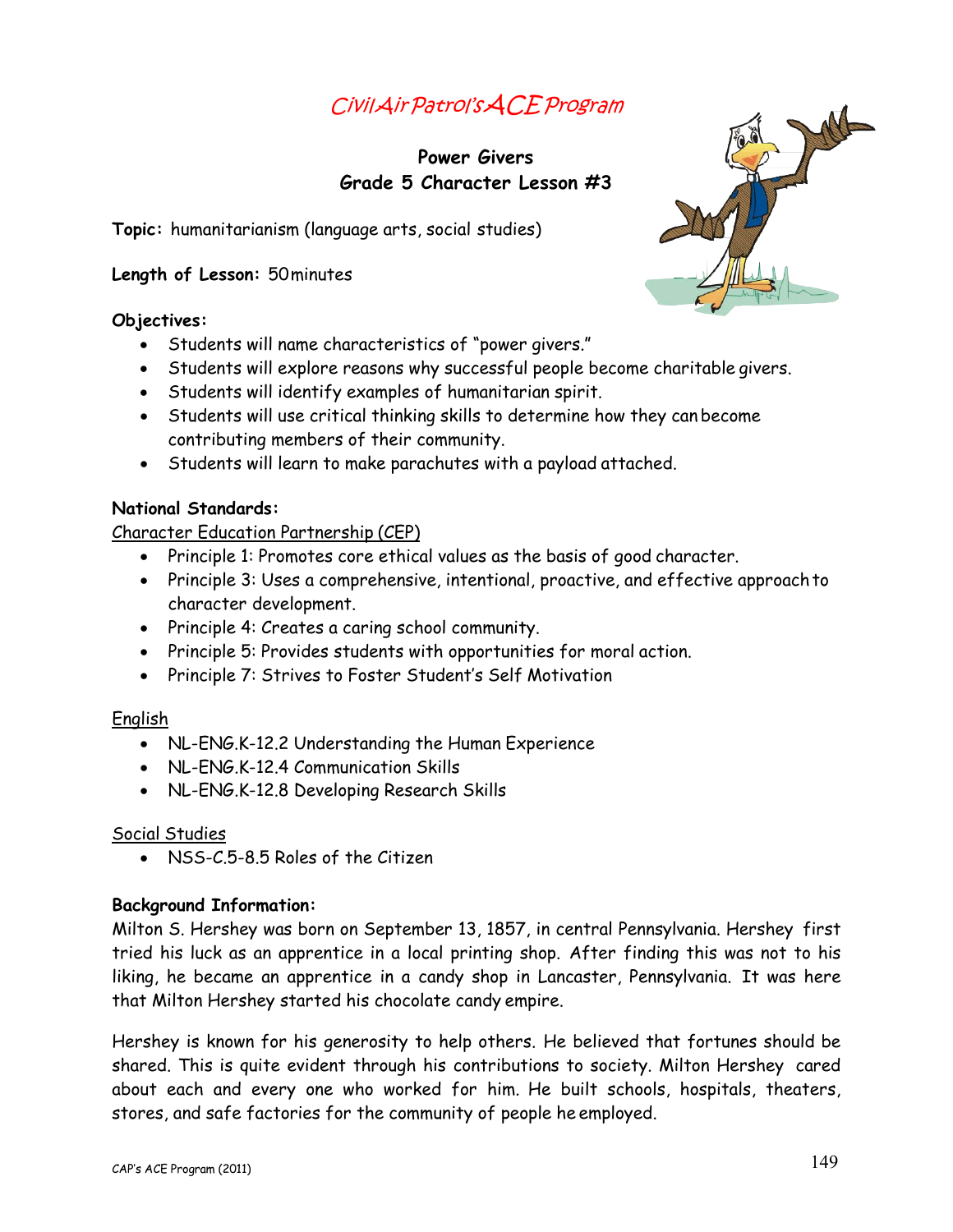Hershey left the candy shop and started on his own company after developing a delicious caramel. He sold his caramel company in 1900 for one million dollars and built a chocolate factory in the area near the dairy farms where he grew up in Pennsylvania. In 1894 Hershey introduced his milk chocolate and chocolate almond bars. An entire town and community grew up around the factory built to produce milk chocolate candy. The famous street lights in Hershey look like foil-coated Hershey Kisses®.

Milton Hershey believed that his success should be shared with others. He and his wife, Catherine, had no children to inherit the Hershey fortune so they started a home and school for orphaned boys. The town of Hershey, still based around the chocolate factory built in the early 1900s, provided the community with many enriching opportunities. A museum, zoo, amusement park, hospitals, theater, and many other recreational and community organizations are still active today due to the fortune Milton Hershey left in trust to continue his dreams and visions.

#### **Materials:**

- For each student- 2 small Hershey snack-sized chocolate bars for each student (1) to add to parachute and 1 to eat!)
- For each student: 4 pieces of 12" string
- For each student: Handkerchief, or 12" x12" square cut from cloth or plastic trash bags
- Tape (if using plastic squares)
- permanent colored markers for adding decorations and student name to plastic or cloth parachutes
- younger students- 1 per student
- Hershey kisses (optional)

#### **Lesson Presentation:**

- 1. As an introduction to the lesson, have students share some of their personal heroes and have them explain why they have selected these people. Discuss traits that truly exemplify being a hero. (Being a good role model, doing things to benefit others, etc.)
- 2. As an example of a "Power Giver," either read to the students the background information on Milton Hersey above or one of the books on Milton S. Hershey found in the associated literature list at the end of this lesson.
- 3. Discuss the life choices Hershey made which demonstrated a caring character trait. (building a museum, zoo, amusement park, hospital, and theater; leaving his money in trust to continue financing these projects)
- 4. Provide another "Power Giver" example by asking students if they have ever heard of the World War II veteran Col. Gail Halverson, known affectionately as Uncle Wiggly Wings, The Chocolate Pilot, or The Candy Bomber.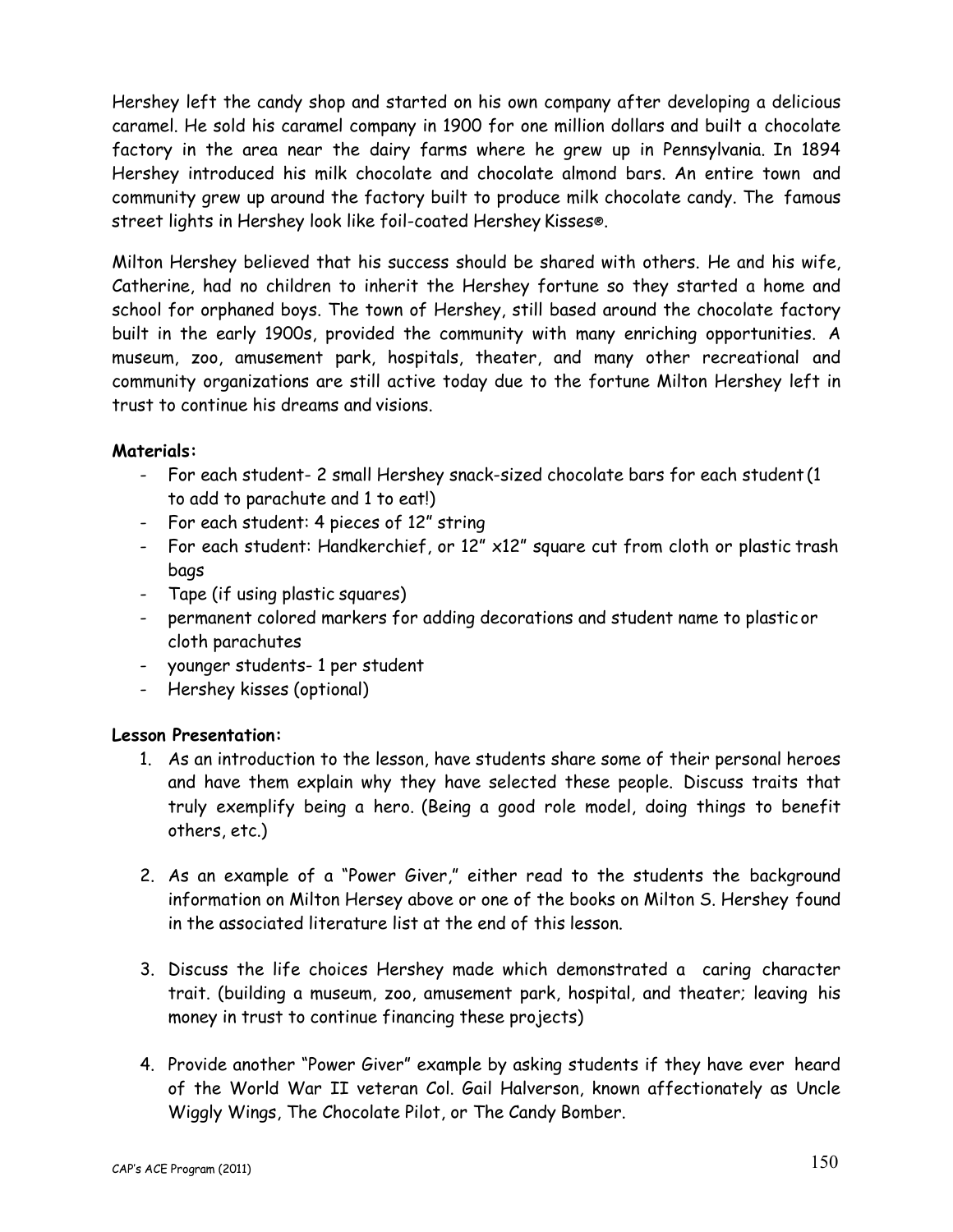Provide the background information below:

## **Uncle Wiggly Wings**

After Word War II, East Germany came under Russian (Soviet Union) control. In 1948-1949, the Soviet Union blocked all roads and railroads into Berlin, Germany and the people were cut off from the world. The only way to get the supplies needed to keep the city running and its inhabitants from starving was to fly them in viamilitaryairlift.

As a humanitarian mission to aid the people in getting necessities, such as food to coal to help them start to recover from the ravages of war, United States and United Kingdom aircraft began the Berlin Airlift and made airlift drops with the needed supplies.

Life for the people of Berlin was very difficult and had it not been for the airlift of supplies, thousands would have died from starvation and disease. A young pilot for the US Air Force, Gail Halvorsen, decided the children of Berlin were in need of a little hope. Halvorsen had a hobby of making home movies and on one of his days off, decided to visit the city he was saving. At one of the airlift runways, he noticed a group of children watching the planes land from behind a fence. He started a conversation with them and they were fascinated when they found out he was one of the pilots who was flying in their life-giving supplies.

The children were so grateful that they were receiving basic supplies to live. He noticed they did not ask him for handouts of gum or chocolate, even though they had not seen any candy at all for months. He was so impressed with their gratitude and politeness that he reached into his pocket to find them a treat. Unfortunately he only had two sticks of gum with him, but he gave those to the group of children, half expecting them to fight over the rare treat. Instead, the children split the sticks to share them as far as they could go, and those who didn't get any of the gum were given small strips torn from the foil wrappers so they could at least smell the sweets

The unselfishness of the children touched and impressed the young pilot so much that he made a decision that could have gotten him court-martialed for breaking flying regulations. He knew he wouldn't be able to get back to the fence line because of the flying schedule, so he told the children to watch for his aircraft in the sky. He told them he would "wiggle his wings" on approach to the airport so they could recognize him and he would drop candy to them from the aircraft.

True to his word, the very next day, on approach to Berlin, he rocked the airplane's wings and dropped some chocolate bars attached to handkerchief parachutes to the children waiting below. Every day, the number of children would increase and he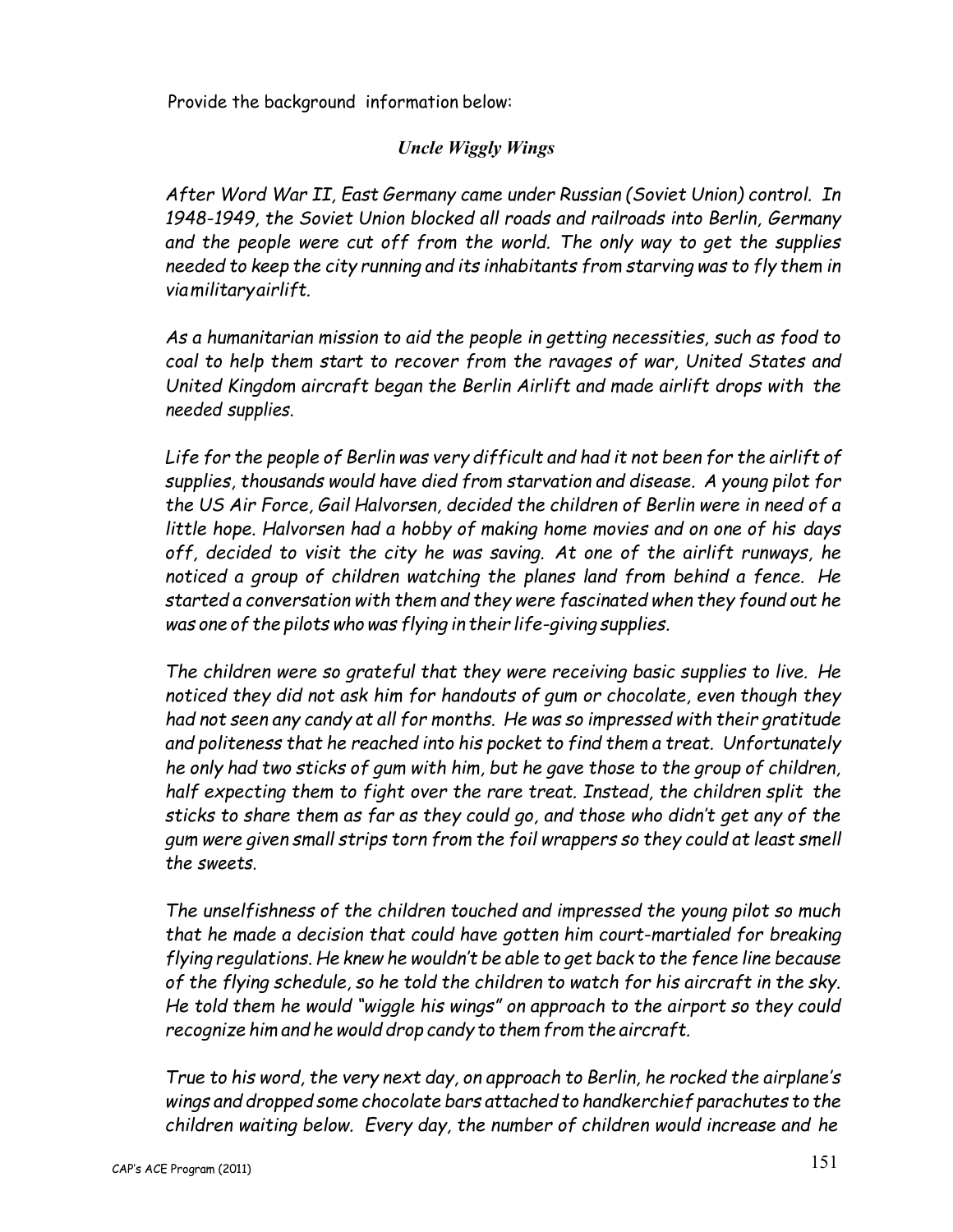made several more drops. Soon there was a stack of mail at Base Operations addressed to "Uncle Wiggly Wings," "The Chocolate Flyer," and the "Chocolate Uncle."

The young pilot asked some of his fellow pilots for their rations of candy so he could share more candy with the children. His fellow pilots warned him of the consequences of throwing anything like that from an aircraft in flight without permission, but he would not be swayed.

When the crowds of children became too large, the safety of the children was a primary concern. So, the crew would drop the candy in areas around the city where they saw children playing. Candy was also sent to children in schools, hospitals and orphanages.

Eventually the young pilot was reprimanded by his commander when a picture was published in a German newspaper of Halvorsen's plane flying by with tiny parachutes trailing it. His commander wasn't happy about it, but the General thought it was just the kind of morale boost that the airlift operation needed, so Halvorsenwas not severely disciplined.

The German newspaper article led to worldwide publicity for the "Candy Bomber," as he was also being called by then. Donations of candy and handkerchiefs from American manufacturers and individuals were used to make even more sweet parachutes. Eventually, service clubs across America were making the parachutes and attaching candy for all of the aircraft to drop throughout the city of Berlin.

American aircraft dropped more than 23 tons of candy to the children of Berlin during "Operation Little Vittles," as the candy bombing operation eventually was called. More than 250,000 parachutes loaded with candy were dropped on the city of Berlin bringing a little joy to the nearly 100,000 children of Berlin during the Russian blockade

The Berlin Airlift is today remembered as a remarkable accomplishment of man and machine in the face of adversity. The Berlin Airlift operated over 15 months, and more than 2.3 million tons of critically-needed supplies were flown into the besieged city, including 12,900 tons on April 16, 1949, the highest one-day tonnage of the operation.

While hundreds of pilots and aircraft from various countries were eventually part of the Berlin Airlift, Colonel Halvorsen, who also became known as the "Candy Bomber," is still the most recognized individual to come out of that landmark operation.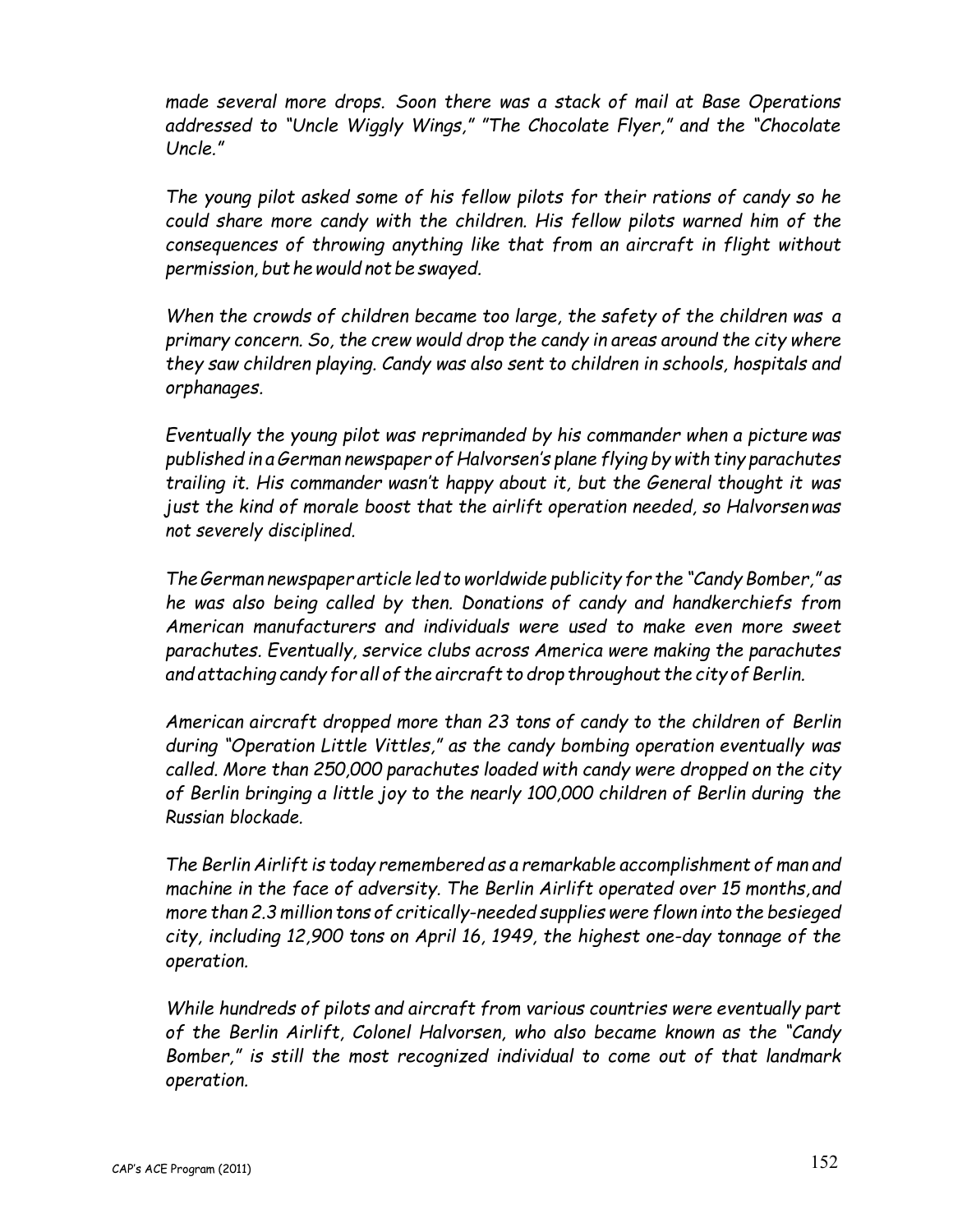That act of kindness eventually led to a prominent place in the history books for retired Col Gail S. Halvorsen. He went on to win the Cheney Award in 1948 for "...an act of valor, extreme fortitude or self-sacrifice in a humanitarian interest."

One powerful message Colonel Halvorsen has shared with children throughout his life is that they should do things for others not because of any rewards that might come out of it, but because it's the right thing to do.

"It's called service before self," Colonel Halvorsen has told audiences of children through the years. "Look at me. My contributions to the world came about all because of two sticks of gum. I've had a lot of great things happen and met a lot of wonderful people, but really it's all because of two sticks of gum."

- 5. Have students discuss the contributions of Col. Halverson. Discuss how Col. Halverson's efforts from the air contributed to the well-being of the children of war-torn Berlin. (This gave them something to look forward to; gave them hope for the future; and demonstrated how even in times of war people can show a humanitarian spirit.)
- 6. Discuss with the students some reasons successful people may have for giving back to the community in ways related to their interest. (Examples are having tax benefits, believing that it is an important part of the economy, being dedicated to a cause, and wanting to give back because they have been so abundantly blessed.) List these reasons on the board and have students determine which reasons are completely humanitarian in nature. (Tell the students that humanitarian means selfless giving. In other words, the giver gives with the expectation of receiving nothing in return.)
- 7. Let the students become "candy bombers" and distribute small snack-sized chocolate bars attached to cloth/plastic parachutes to younger students, such as kindergarteners in the school. Reading the story, Mercedes and the Chocolate Pilot, or telling the story of Uncle Wiggly Wings to the students will give them a background about the event. (Retelling the story also aids students in vocabulary development and story retention.)
- Use a paper napkin, handkerchief, or a  $12''$  X  $12''$  square from a thin piece of cloth or a plastic trash bag (one per child)
- For each child, cut two 14" pieces of string or yarn. Using sticky dots (paper reinforcers), have students attach one end of each piece of string to each of the 4 corners of the napkin/cloth/bag.
- Hold the 2 loops of string so the napkin hangs toward the floor and is evenly balanced.
- Slip a paper clip onto the 2 loops of string.
- Attach the miniature candy bar to the paper clip with tape.

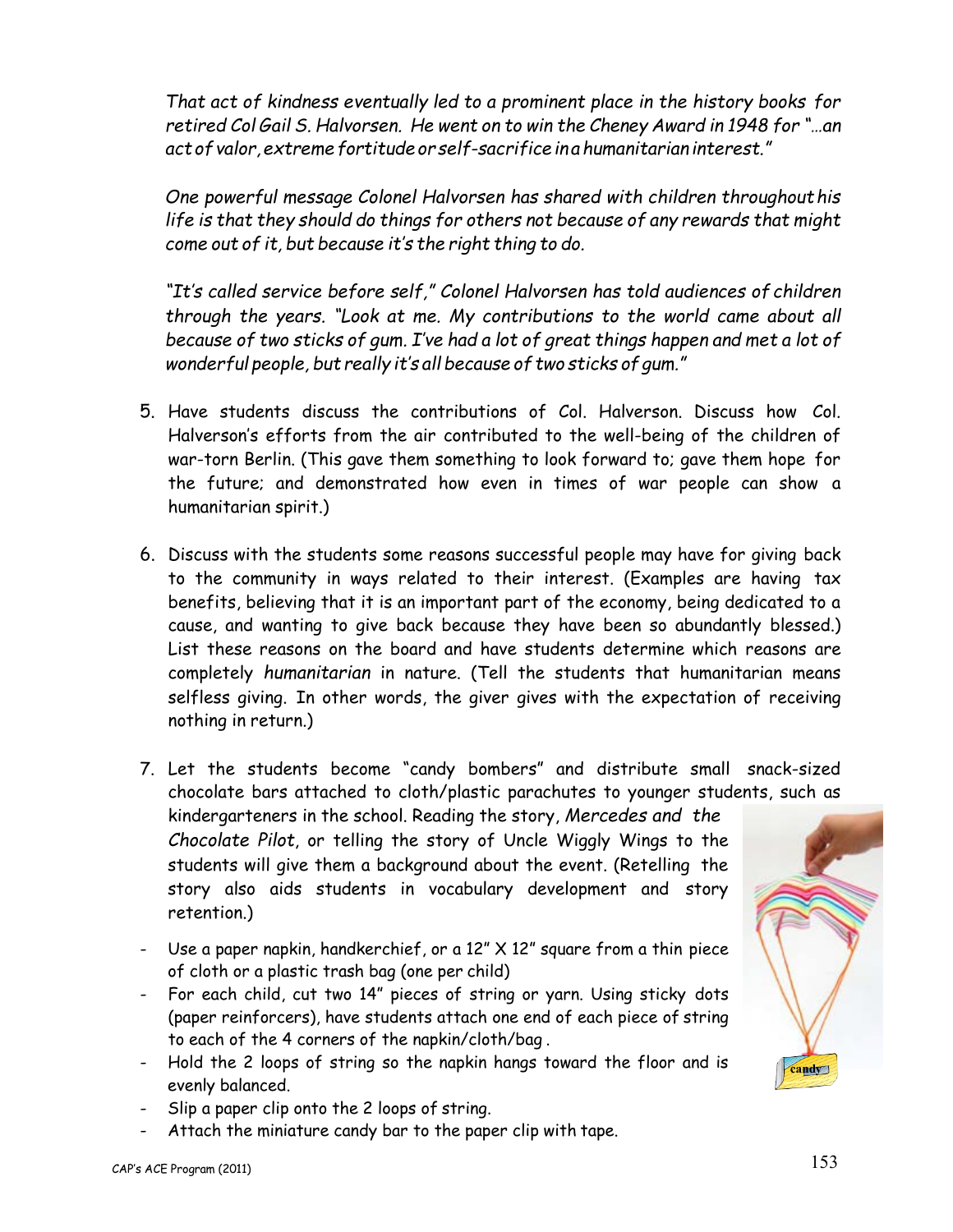- Have the students drop the parachute from a high location to awaiting younger children

#### Summarization:

Explain to students that many successful people show their care and concern for the community. Their charitable character is demonstrated through their giving of money, time, support, and willingness to provide comfort just for the sake of making life better for others.

Further explain that many times we think of successful or famous people as being wealthy. But, in the case of Col Gail Halverson, an ordinary man made extraordinary contributions to make a difference in the world by simple, yet courageous, efforts to improve the life of children in another country.

Ask students to share other ideas of how people who are not famous or wealthy can show charitable character. Encourage students to always show care and concern for others in order to make the world a better place to live for all people.

#### Assessment:

- teacher observation
- student reports

#### Additional activity ideas to enrich and extend the primary lesson (optional):

- Plan one activity the class can do to be Power Givers themselves.
- Students work in groups to design a Hershey Space City using Hershey Kisses, sugar cubes, icing, toothpicks, and other various candies. The city could include a museum, zoo, amusement park, hospital, theater, and stores. Students need to write a narrative about their space city to include where it is located in the solar system and what significant contributions are accomplished in their city.
- Have students work in groups of 2 or 3 to research through the internet or books the generous activities of one specific celebrity. Some suggested celebrities are Andrew Carnegie, Mother Teresa, Oprah Winfrey, Angelina Jolie, Bill Gates, Bill Cosby, and Tiger Woods. Have students complete the "Power Givers: Celebrity Report" from the perspective of the celebrity. When students finish, they can share their information without stating the name of the celebrity. Can the other students quess who the celebrity is?
- Research the steps necessary in making milk chocolate. Write an expository paragraph explaining the directions.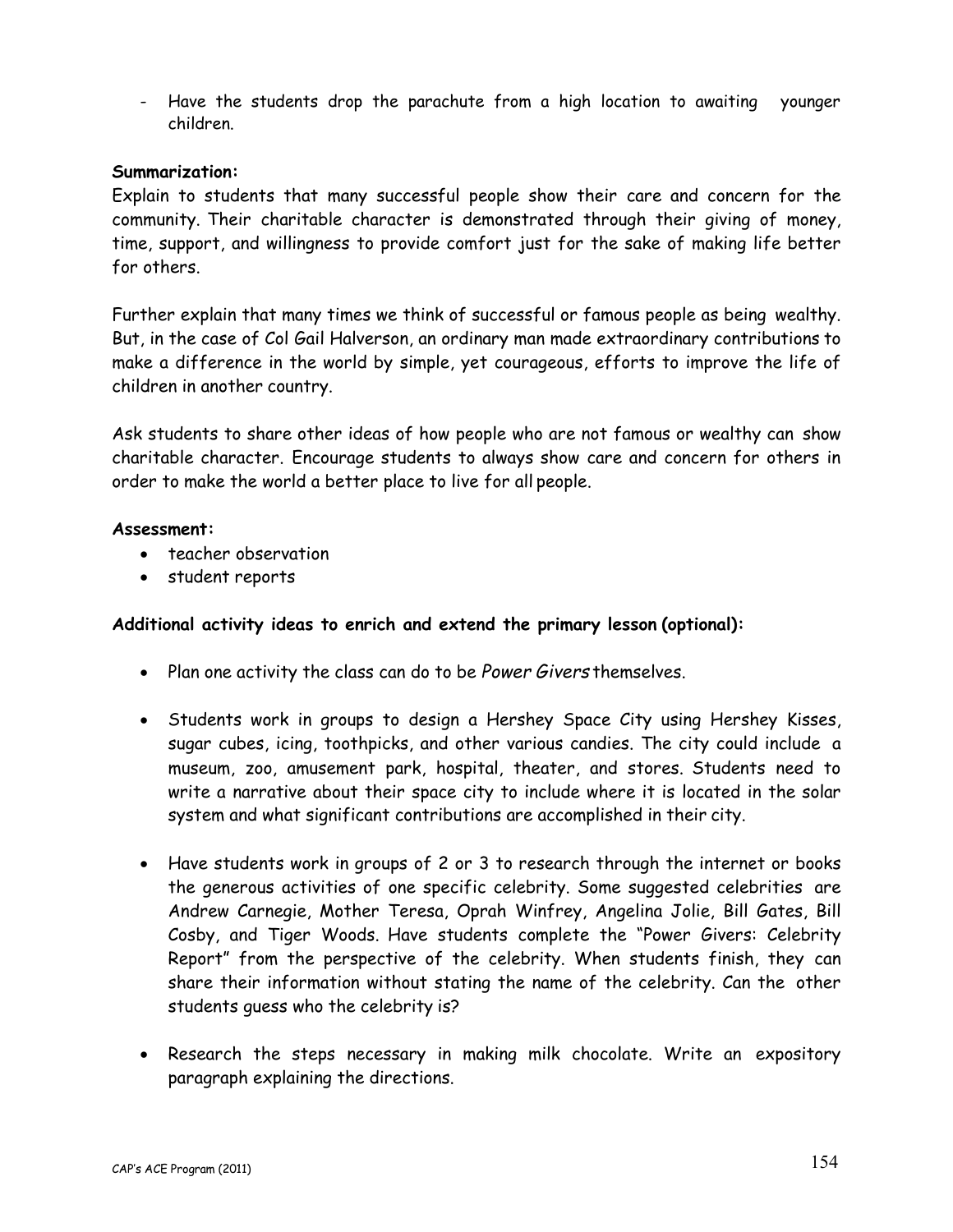• Groups work together to design a poster displaying some of the priceless heroic activities of the celebrity they researched. Hang the posters in the hallway to share with the student body.

#### **Associated Literature:**

- Mercedes and the Chocolate Pilot by Margot Theis Raven
- Chocolate by Hershey: A Story About Milton S. Hershey by Betty Burford
- Milton Hershey (History Maker Bio Series) by Jane Sutsliffe
- Tiger Woods: A Biography for Kids by Libby Hughes
- Bill Gates by Children's Press
- The Children's Book of Heroes by William J. Bennett